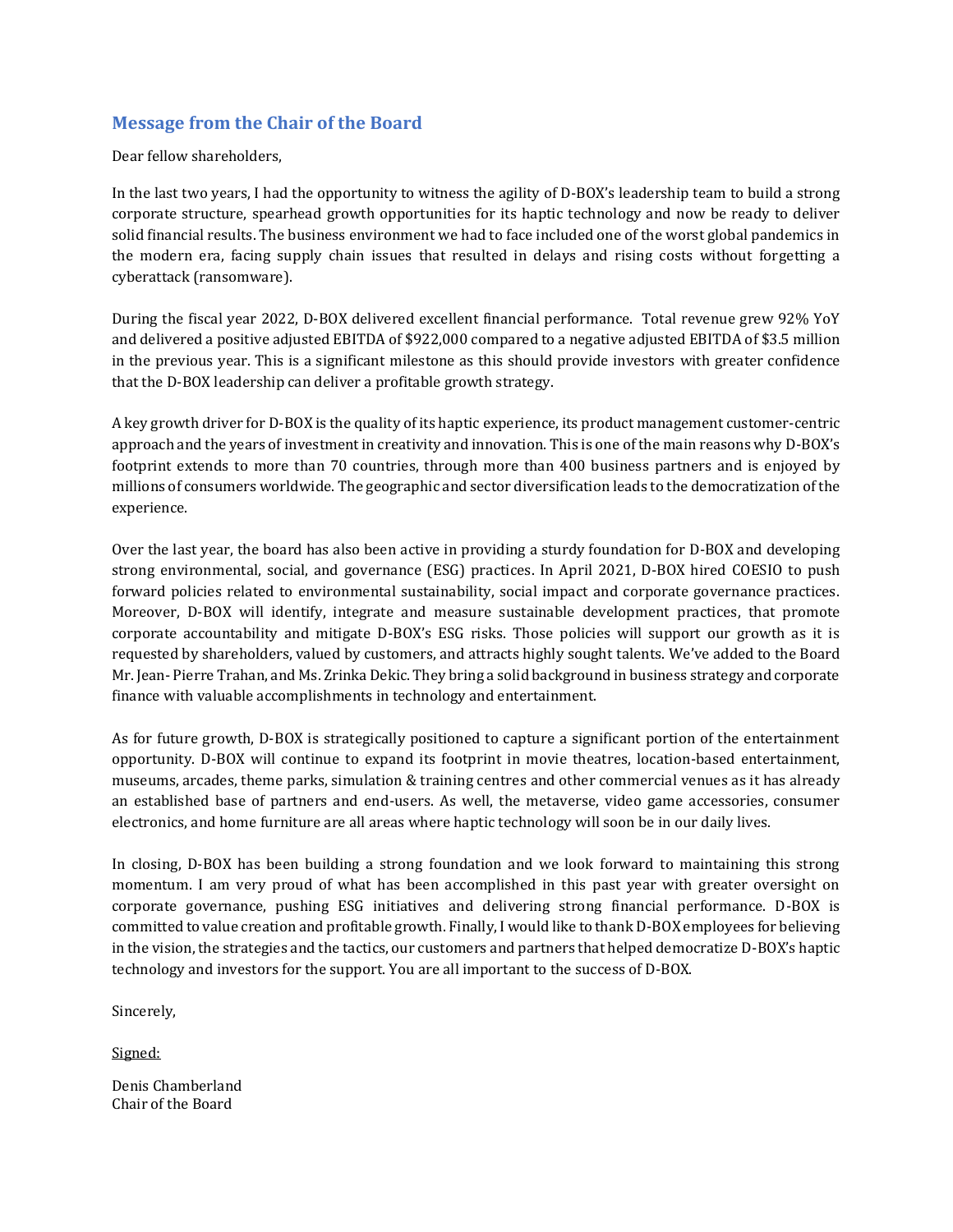## **Message from the President and Chief Executive Officer**

Dear fellow shareholders,

My appointment as President and CEO was officially announced on April 1st, 2020, right at the start of the COVID pandemic. It's been a turbulent two years, and my life has been anything, but normal. With perseverance, resilience, and faith in our vision, I am proud to announce that D-BOX delivered an excellent financial performance for FY2022, in one of the toughest business environments. I would like to thank all stakeholders who were part of that extraordinary situation, for their incommensurable support. I will summarize some of the key highlights and discuss some key catalysts to come.

Over the last year, our daily life was clouded by uncertainty related to the pandemic, the management of an unpredictable recovery, a cyberattack (ransomware), and dealing with the supply chain disruption which led to delays and rising costs. What is the most gratifying, is to see that the D-BOX team rolled up their sleeves, and used creativity and ingenuity to not only mitigate the adverse impacts but deliver great execution resulting in strong financial performance. In FY2022, total revenue grew 92% YoY to \$21.3 million, driven by rights for use revenues which grew 530% YoY and the commercial entertainment segment which increased 382% YoY. More importantly, we generated a positive adjusted EBITDA of \$922,000 compared to a negative adjusted EBITDA of \$3.5 million for the previous year. Interestingly, if we compare the last three quarters of FY2022 to the same period of FY2020, we have reached a similar level of revenues, but higher adjusted EBITDA by \$1.0M. This demonstrates the actions taken by the management, have paid off.

While some of the achievements highlighted below contributed to the financial performance of FY2022, a significant portion will impact positively in FY2023. Here are some key achievements of the last fiscal year:

- Addition of more than 40 theatrical screens equipped with haptic seats
- Reached 3.2 million tickets sold by theatrical exhibitors, despite many theatres being closed due to the pandemic;
- Partnerships with EA/CodeMaster for F1 2021 video game, BMW for developing a haptic platform with custom motion cueing, and eNASCAR to maintain D-BOX's leadership in the motorsport and sim racing markets as the best haptic solution;
- Launch of a concept seat with Razer, the world's leading lifestyle brand for gamers, to showcase a concept gaming chair featuring D-BOX's high-fidelity haptic technology at the CES 2022. Cooler Master for the unveiling of a gaming chair featuring D-BOX's high-fidelity haptic technology at its Summer Sumit 2021;
- Partnership with LADB and development of internal tools for D-BOX's content scalability strategy;
- Strengthen the sales team with the addition of Ms. Karen Mendoza and Mr. Tripp Wood as sales executive leaders; and
- Strategically positioned D-BOX leadership within the Haptic Industry Forum;

One of the key assets of D-BOX is its people. The team has been resilient, innovative, engaged and committed to the success of the organization and I could not thank them enough for their contribution. D-BOX will continue to promote and invest in a work-life balance as well as create an inspiring working culture environment for its employees.

While some uncertainties remain present, some have abated. One thing is for sure, D-BOX is committed to working hard and delivering results. We are optimistic regarding the opportunities in the haptic technology